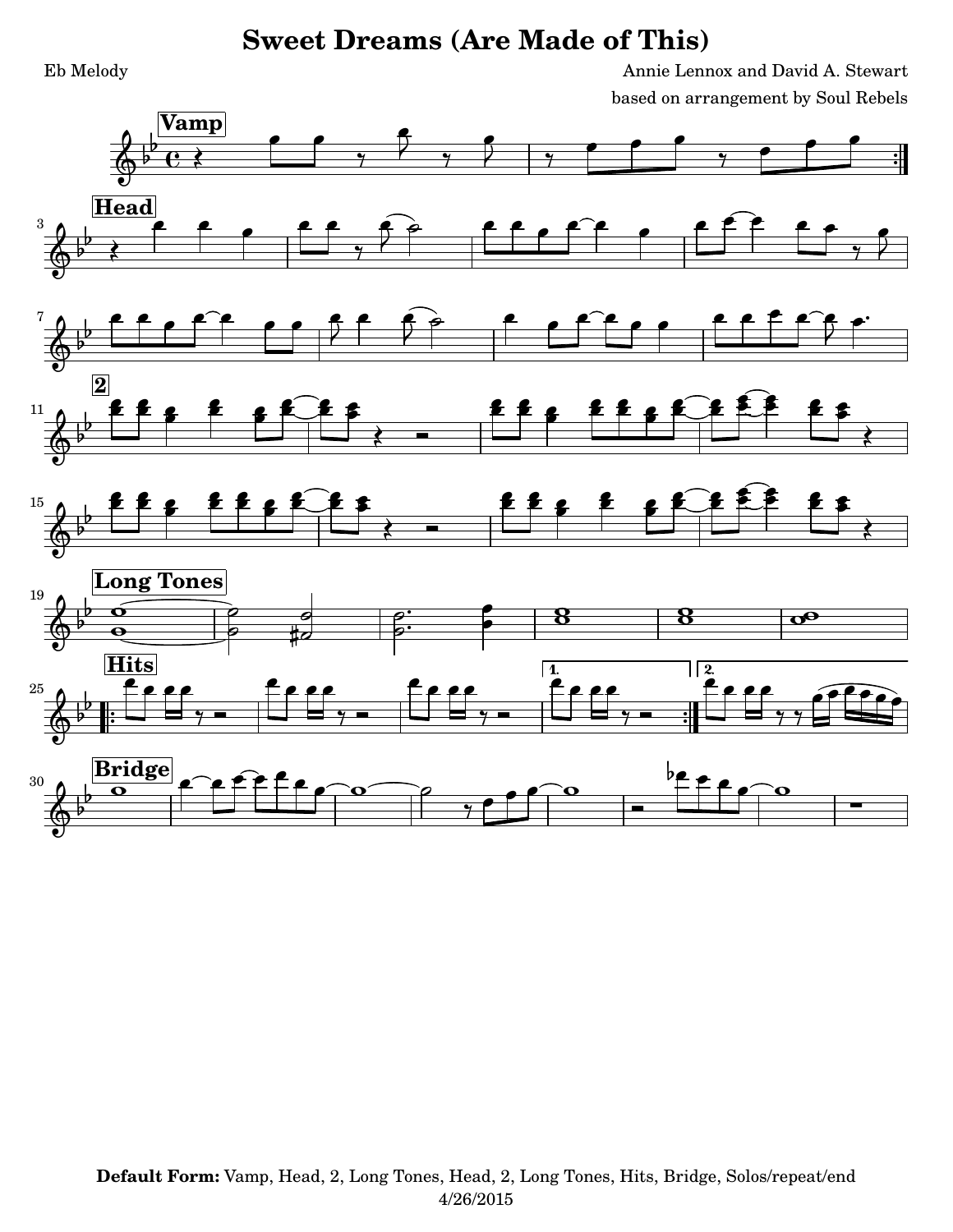Bb Tenor Annie Lennox and David A. Stewart based on arrangement by Soul Rebels

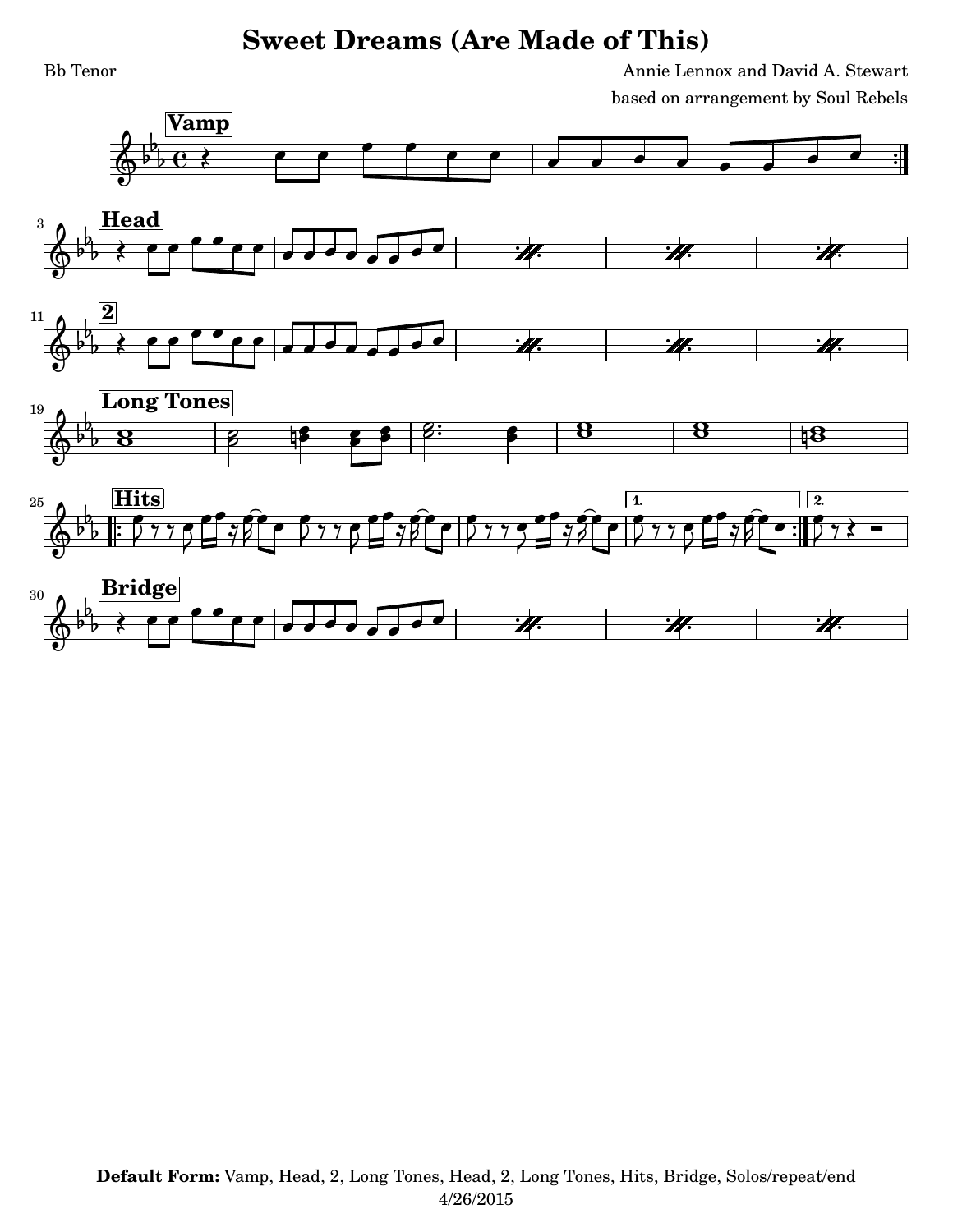C Tenor Annie Lennox and David A. Stewart based on arrangement by Soul Rebels

> $\frac{1}{2}$  $\frac{1}{2}$











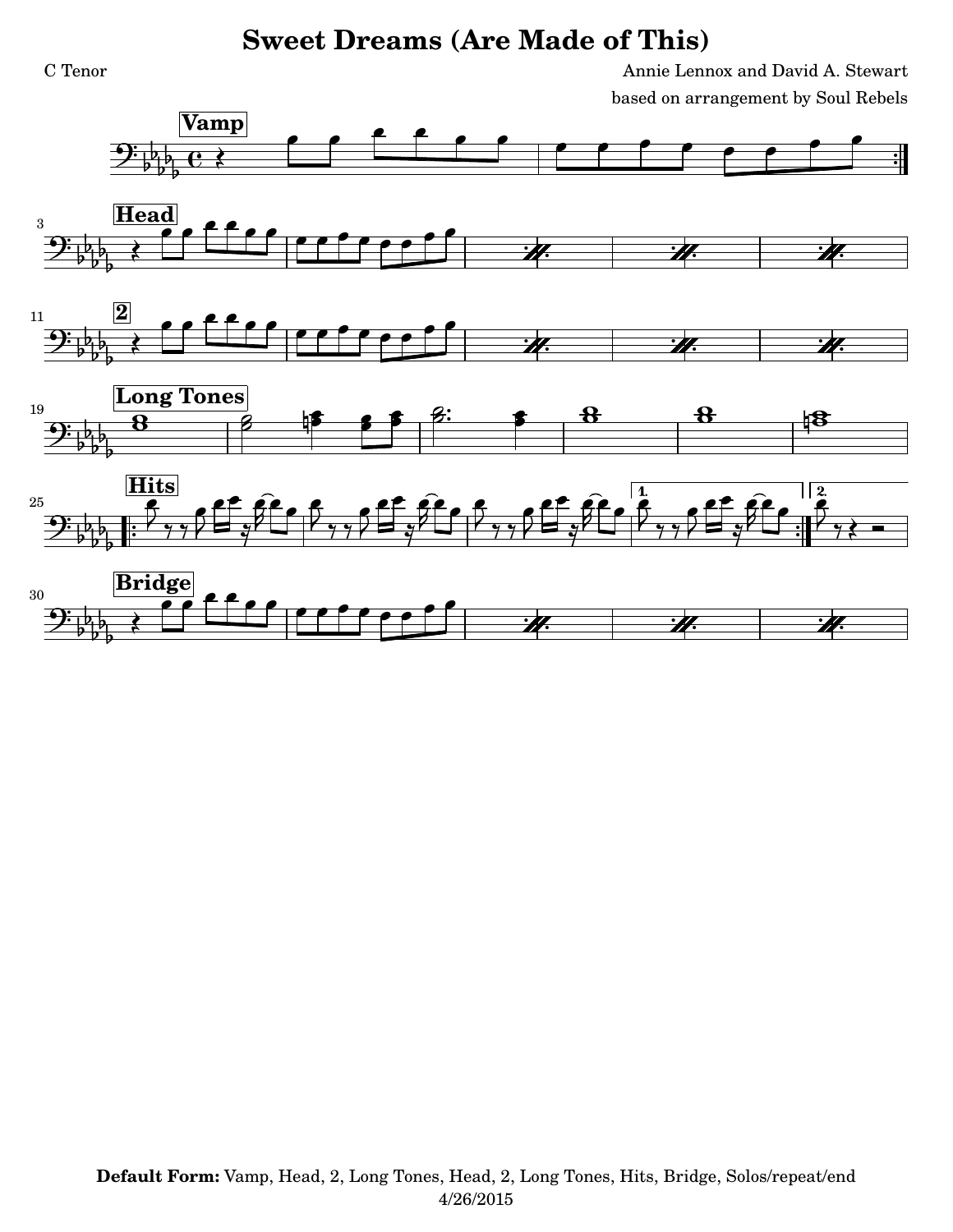Sweet Dreams (Are Made of This)



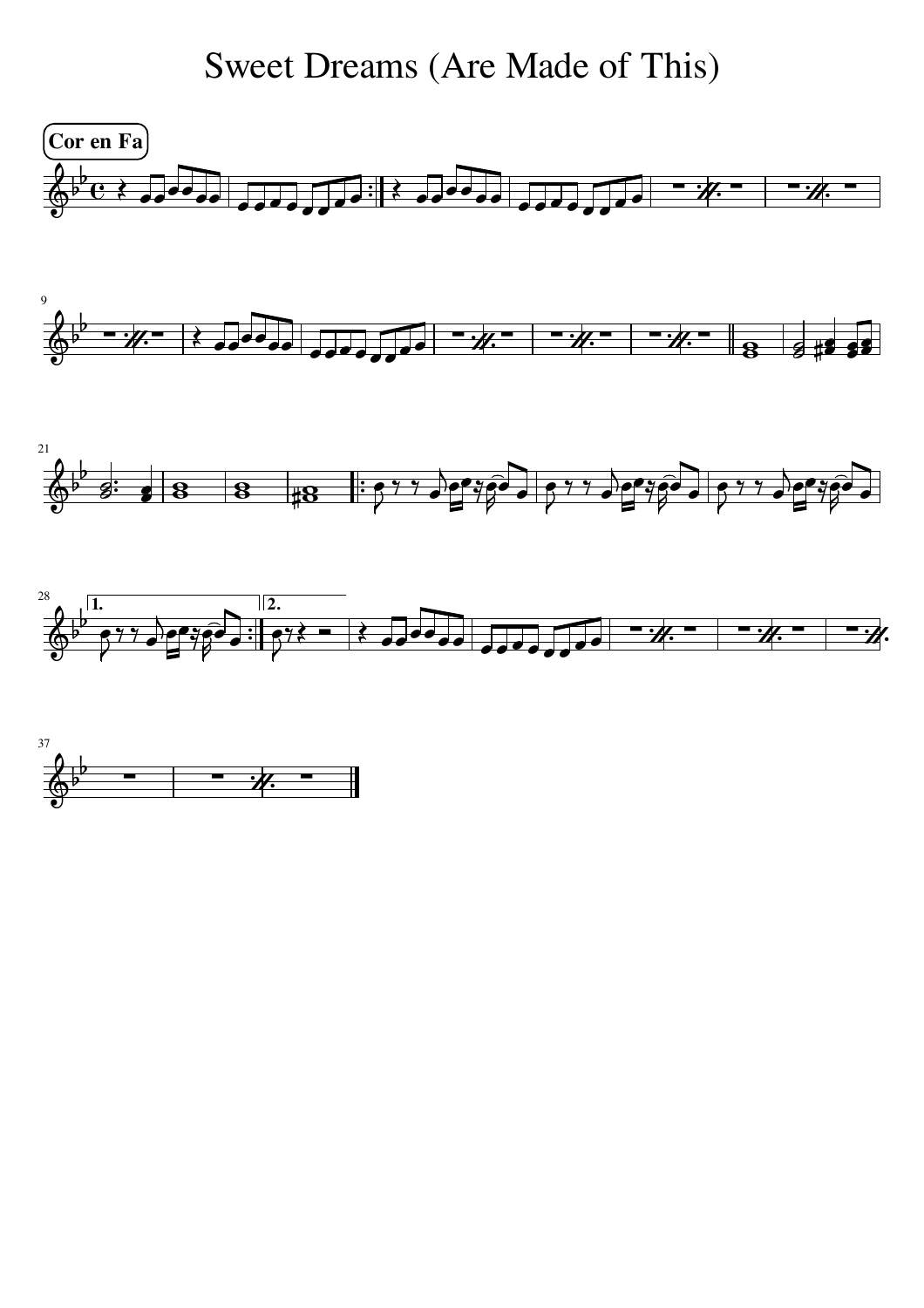Eb Tenor Annie Lennox and David A. Stewart based on arrangement by Soul Rebels

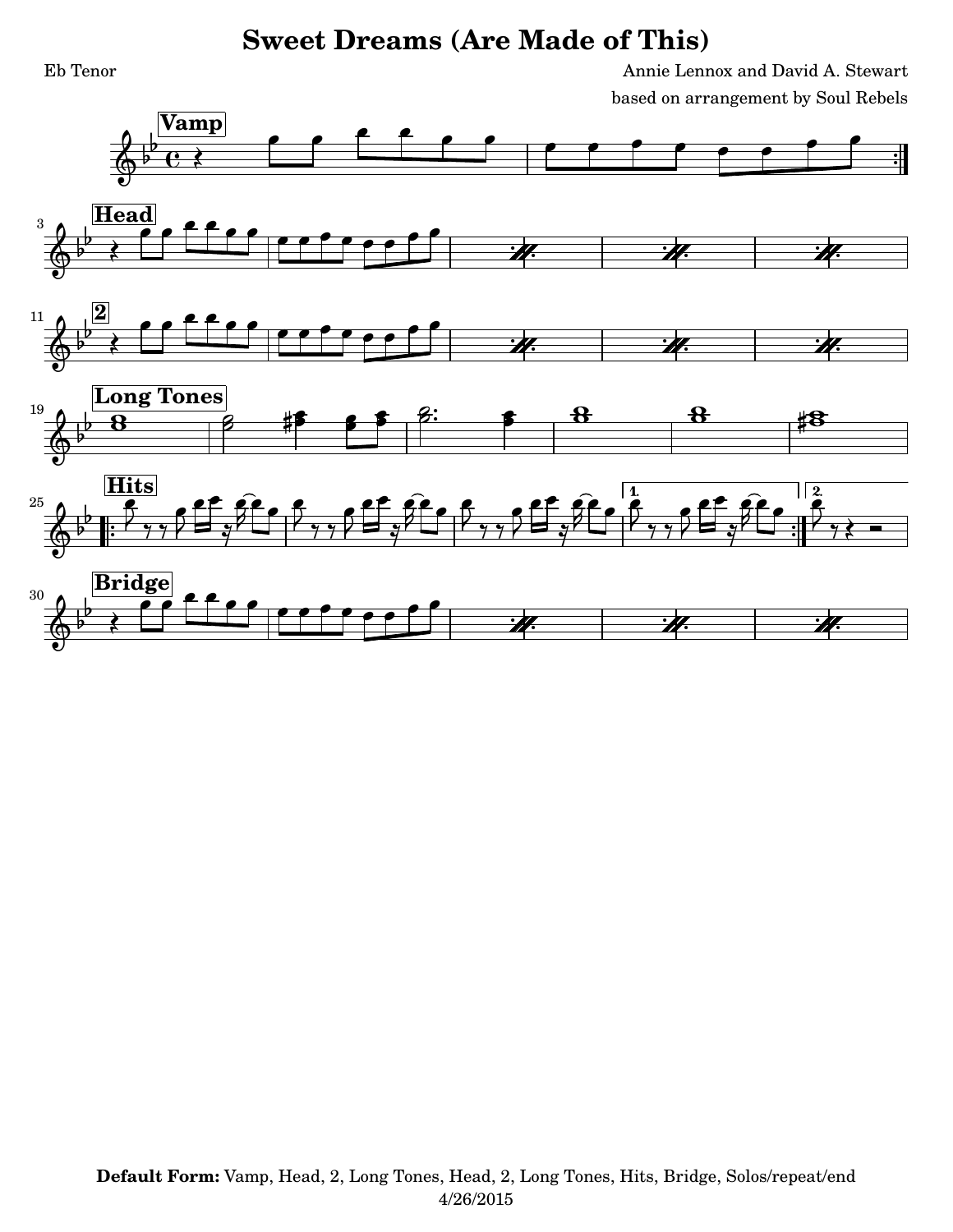C Bass Annie Lennox and David A. Stewart based on arrangement by Soul Rebels

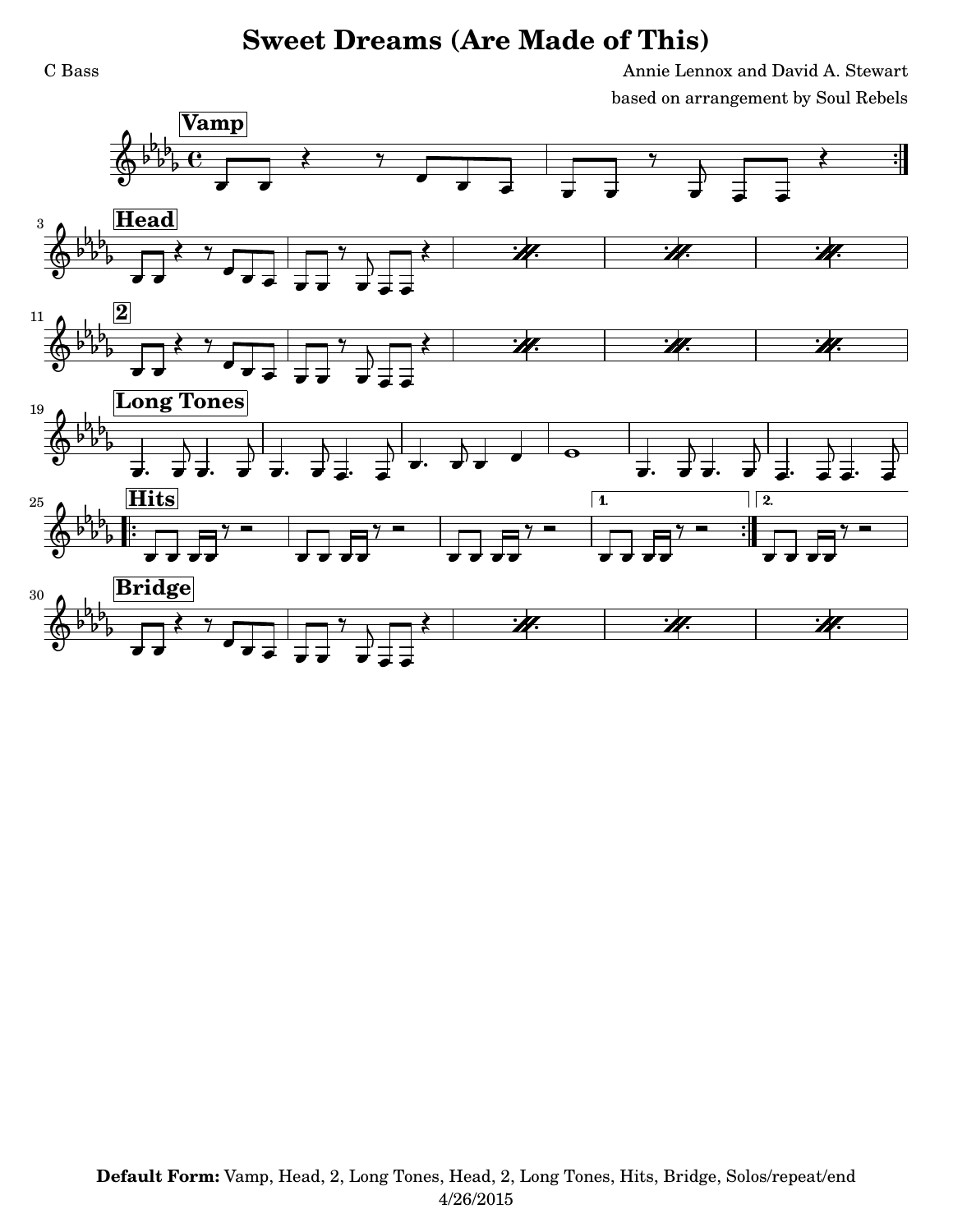Bb Bass Annie Lennox and David A. Stewart based on arrangement by Soul Rebels

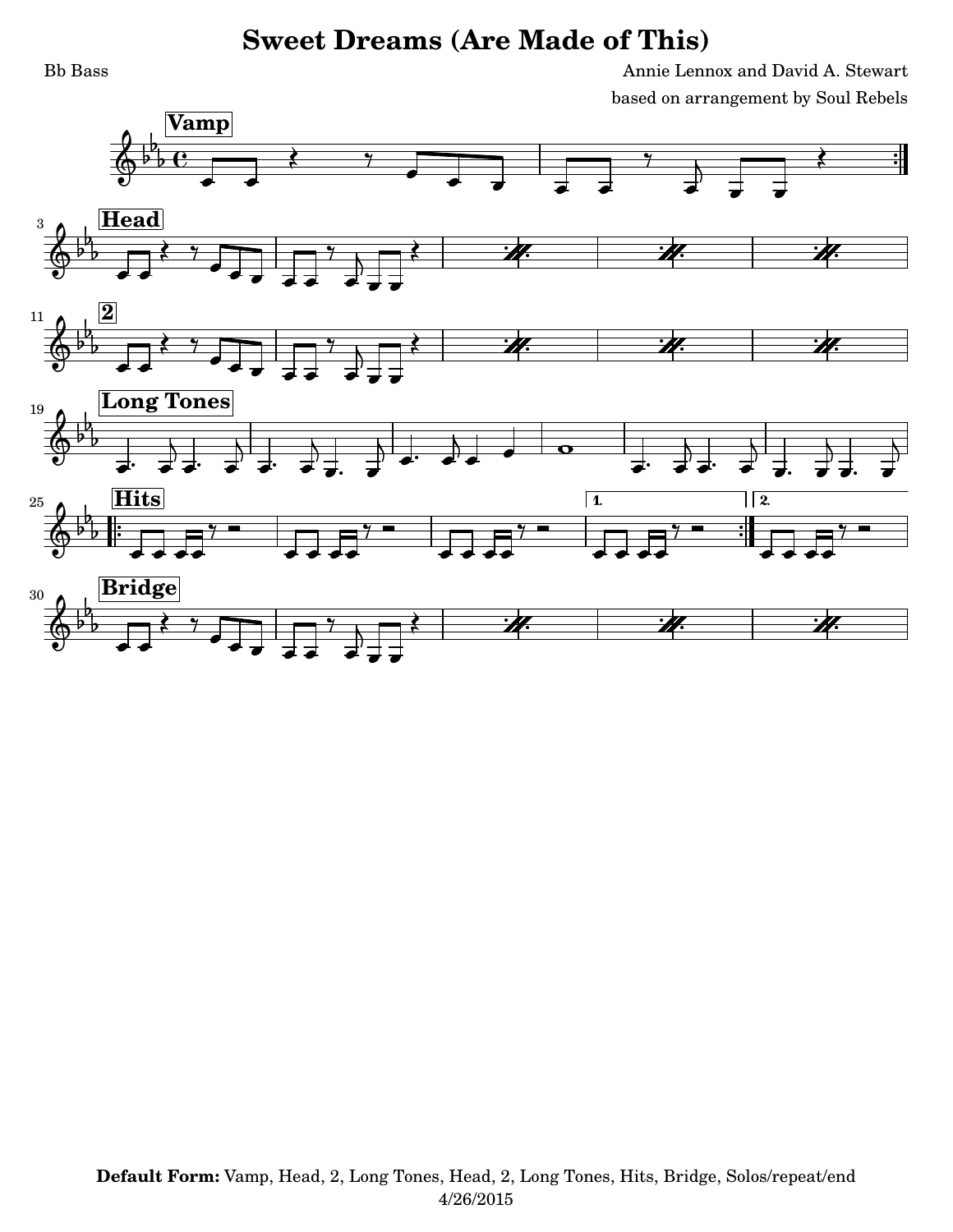C Melody Annie Lennox and David A. Stewart based on arrangement by Soul Rebels

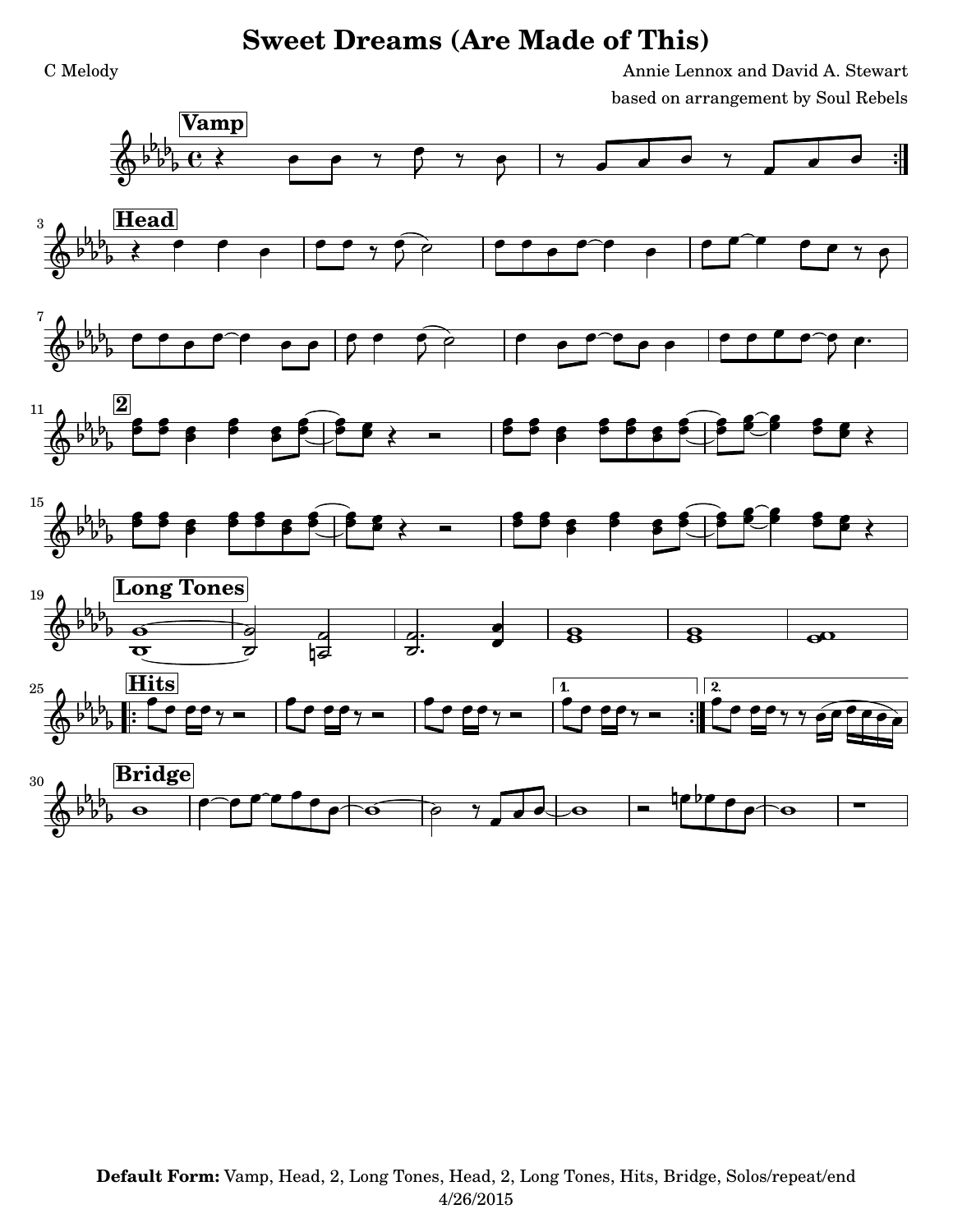Eb Bass Annie Lennox and David A. Stewart based on arrangement by Soul Rebels